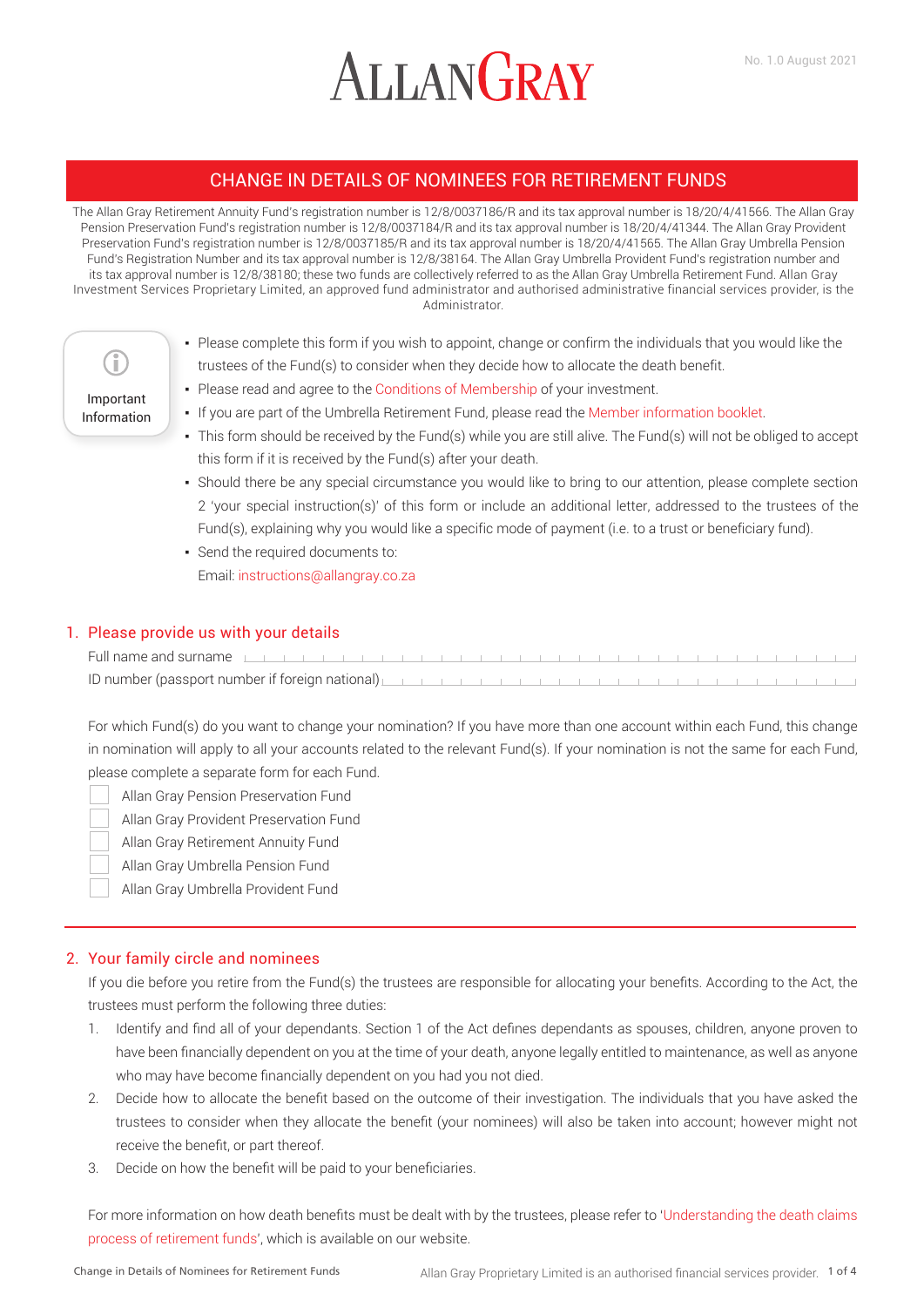- Please complete the details of all spouses, life partners, children and all other individuals who are financially dependent on you.
- For each individual, indicate whether you want to nominate them and, if so, the benefit percentage.
- Specify any other individuals, legal entities or trusts you want to nominate.
- The total percentage across all your nominations must add up to 100%.
- If you are already a member of the relevant Fund, this nomination will apply to all your investment accounts in the Fund. If you do not make a nomination, your existing nomination will apply.
- Only you can make nominations. If this application form is signed by anyone other than you, these nominations will be invalid.

## Spouses and life partners (current and previous)

Please provide the details of your spouse or partner. If you have more than two spouses or life partners, please attach a signed copy of this section to this form.

| Title<br>Surname <u>in the contract of the contract of the contract of the contract of the contract of</u> |     |                                                                                                                                                                                                                                      |         |  |      |  |  |  |  |  |  |
|------------------------------------------------------------------------------------------------------------|-----|--------------------------------------------------------------------------------------------------------------------------------------------------------------------------------------------------------------------------------------|---------|--|------|--|--|--|--|--|--|
| First name(s)                                                                                              |     |                                                                                                                                                                                                                                      |         |  |      |  |  |  |  |  |  |
| ID number (passport number if foreign national)                                                            |     |                                                                                                                                                                                                                                      |         |  |      |  |  |  |  |  |  |
| Date of birth                                                                                              |     |                                                                                                                                                                                                                                      |         |  |      |  |  |  |  |  |  |
| Relationship                                                                                               |     |                                                                                                                                                                                                                                      |         |  |      |  |  |  |  |  |  |
| I nominate this individual                                                                                 | Yes | No I                                                                                                                                                                                                                                 | Benefit |  | $\%$ |  |  |  |  |  |  |
|                                                                                                            |     |                                                                                                                                                                                                                                      |         |  |      |  |  |  |  |  |  |
| Title<br>and the control of the con-                                                                       |     |                                                                                                                                                                                                                                      |         |  |      |  |  |  |  |  |  |
| First name(s)                                                                                              |     |                                                                                                                                                                                                                                      |         |  |      |  |  |  |  |  |  |
| ID number (passport number if foreign national)                                                            |     |                                                                                                                                                                                                                                      |         |  |      |  |  |  |  |  |  |
| , D, D, M, M, Y, Y, Y, Y, Y,<br>Date of birth                                                              |     | Telephone number <u>in the contract of the contract of the contract of the contract of the contract of the contract of the contract of the contract of the contract of the contract of the contract of the contract of the contr</u> |         |  |      |  |  |  |  |  |  |
| Relationship                                                                                               |     |                                                                                                                                                                                                                                      |         |  |      |  |  |  |  |  |  |
| I nominate this individual                                                                                 | Yes | No l                                                                                                                                                                                                                                 | Benefit |  | %    |  |  |  |  |  |  |

## Children

Please provide the details of all your children irrespective of their age (include adopted children and children born out of wedlock, but exclude stepchildren). If you have more than four children, please attach a signed copy of this section to this form.

| <u> 1988 - 1988   1988   1988   1988   1988   1988   1988   1988   1988   1988   1988   1988   1988   1988   1988   1988   1988   1988   1988   1988   1988   1988   1988   1988   1988   1988   1988   1988   1988   1988   198</u><br>Title                       |                                                        |                        |  |  |  |  |  |  |
|---------------------------------------------------------------------------------------------------------------------------------------------------------------------------------------------------------------------------------------------------------------------|--------------------------------------------------------|------------------------|--|--|--|--|--|--|
| First name(s) <u>the contract of the contract of the contract of the contract of the contract of the contract of</u>                                                                                                                                                |                                                        |                        |  |  |  |  |  |  |
| ID number/birth certificate number (passport number if foreign national) International and the content of the content of the content of the content of the content of the content of the content of the content of the content                                      |                                                        |                        |  |  |  |  |  |  |
|                                                                                                                                                                                                                                                                     |                                                        |                        |  |  |  |  |  |  |
| I nominate this individual                                                                                                                                                                                                                                          | Yes<br>No<br>$\mathbb{C}^{\times}$ )<br>Benefit        | $\%$                   |  |  |  |  |  |  |
|                                                                                                                                                                                                                                                                     |                                                        |                        |  |  |  |  |  |  |
| Title <del>Company Surname</del> Company of the product of the product of the product of the product of the product of the product of the product of the product of the product of the product of the product of the product of the pro                             |                                                        |                        |  |  |  |  |  |  |
| First name(s) $\Box$                                                                                                                                                                                                                                                |                                                        |                        |  |  |  |  |  |  |
| ID number/birth certificate number (passport number if foreign national) [10] number $\frac{1}{2}$ [10] $\frac{1}{2}$                                                                                                                                               |                                                        |                        |  |  |  |  |  |  |
|                                                                                                                                                                                                                                                                     |                                                        |                        |  |  |  |  |  |  |
| I nominate this individual                                                                                                                                                                                                                                          | Benefit<br>Yes<br>No <sub>1</sub><br>$\sim$            | $\%$                   |  |  |  |  |  |  |
|                                                                                                                                                                                                                                                                     |                                                        |                        |  |  |  |  |  |  |
|                                                                                                                                                                                                                                                                     |                                                        |                        |  |  |  |  |  |  |
| First name(s) $\Box$                                                                                                                                                                                                                                                |                                                        |                        |  |  |  |  |  |  |
| ID number/birth certificate number (passport number if foreign national)                                                                                                                                                                                            |                                                        |                        |  |  |  |  |  |  |
|                                                                                                                                                                                                                                                                     |                                                        |                        |  |  |  |  |  |  |
| I nominate this individual                                                                                                                                                                                                                                          | No <sub>1</sub><br>Benefit  <br>Yes<br><b>Contract</b> | $\%$<br>$\mathbb{R}^n$ |  |  |  |  |  |  |
|                                                                                                                                                                                                                                                                     |                                                        |                        |  |  |  |  |  |  |
| <u> 1988 - 1999 - 1999 - 1999 - 1999 - 1999 - 1999 - 1999 - 1999 - 1999 - 1999 - 1999 - 1999 - 1999 - 1999 - 1999 - 1999 - 1999 - 1999 - 1999 - 1999 - 1999 - 1999 - 1999 - 1999 - 1999 - 1999 - 1999 - 1999 - 1999 - 1999 - 199</u><br>Title                       |                                                        |                        |  |  |  |  |  |  |
| First name(s) $\Box$                                                                                                                                                                                                                                                |                                                        |                        |  |  |  |  |  |  |
| ID number/birth certificate number (passport number if foreign national) [10] number $\frac{1}{2}$ [10] $\frac{1}{2}$ [10] $\frac{1}{2}$ [10] $\frac{1}{2}$ [10] $\frac{1}{2}$ [10] $\frac{1}{2}$ [10] $\frac{1}{2}$ [10] $\frac{1}{2}$ [10] $\frac{1}{2}$ [10] $\$ |                                                        |                        |  |  |  |  |  |  |
|                                                                                                                                                                                                                                                                     |                                                        |                        |  |  |  |  |  |  |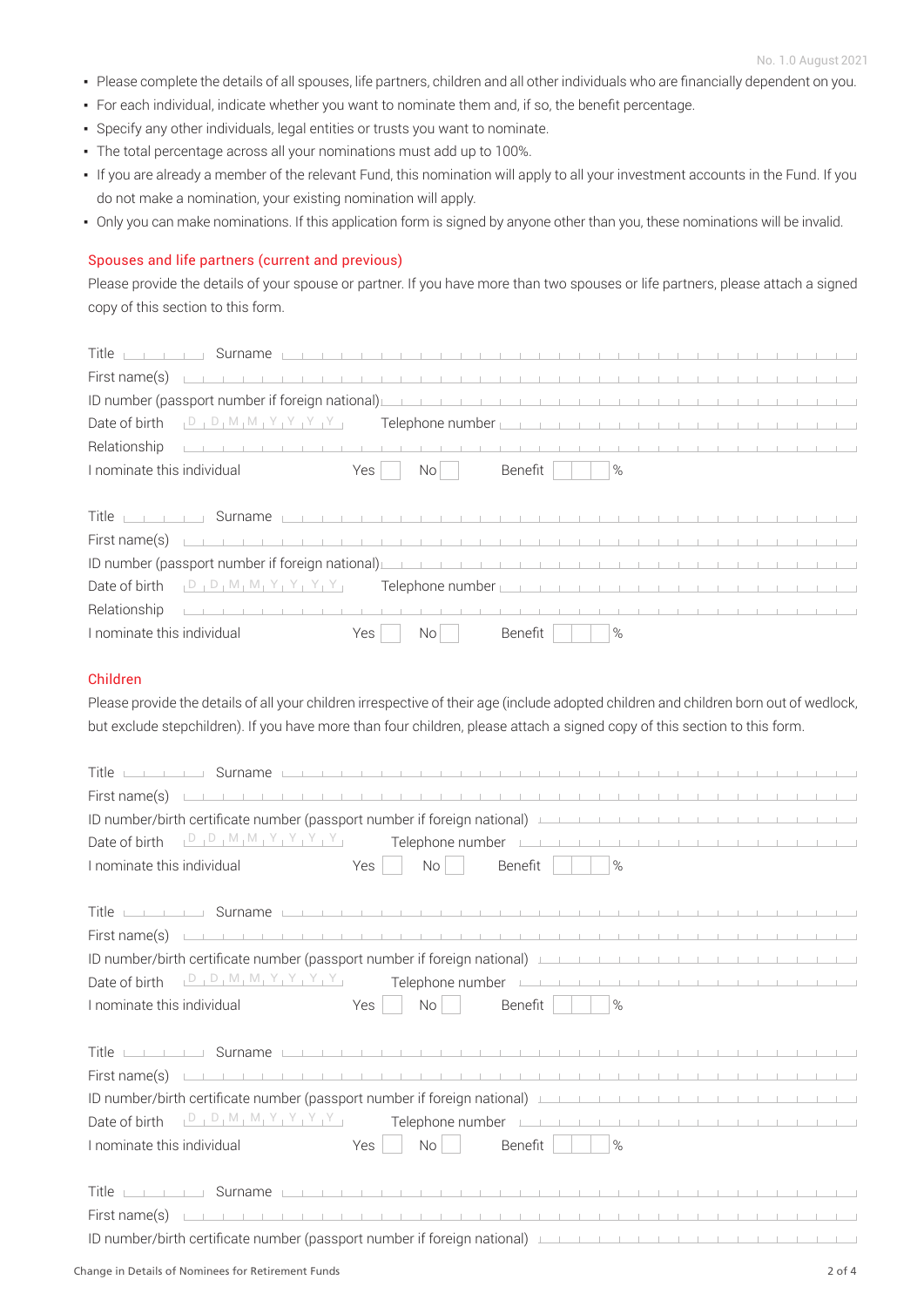the contract of the contract of the contract of the contract of the contract of the contract of the contract of

| Date of birth $P_1 P_2 M_1 M_2 Y_1 Y_2 Y_1 Y_2$ |    |  |  |  |  |  |  |  |
|-------------------------------------------------|----|--|--|--|--|--|--|--|
| I nominate this individual                      | Nη |  |  |  |  |  |  |  |

## Other individuals who you support financially

Please provide the details of anyone else who you support financially. This may include your stepchildren, parents, grandparents, brothers or sisters. If there are more individuals who you support financially, please attach a signed copy of this section to this form.

| Title <u>part of the Surname part of the term of the term of the term of the term of the term of the term of the term of the term of the term of the term of the term of the term of the term of the term of the term of the ter</u>    |     |                 |  |         |  |      |  |  |  |  |  |  |
|-----------------------------------------------------------------------------------------------------------------------------------------------------------------------------------------------------------------------------------------|-----|-----------------|--|---------|--|------|--|--|--|--|--|--|
| First name(s) $\Box$                                                                                                                                                                                                                    |     |                 |  |         |  |      |  |  |  |  |  |  |
| ID number (passport number if foreign national) <u>parameter and the contract of the contract of the contract of the contract of the contract of the contract of the contract of the contract of the contract of the contract of</u>    |     |                 |  |         |  |      |  |  |  |  |  |  |
| Date of birth $[D_1 D_1 M_1 M_1 Y_1 Y_1 Y_2 Y_3]$ Telephone number                                                                                                                                                                      |     |                 |  |         |  |      |  |  |  |  |  |  |
|                                                                                                                                                                                                                                         |     |                 |  |         |  |      |  |  |  |  |  |  |
|                                                                                                                                                                                                                                         |     |                 |  |         |  |      |  |  |  |  |  |  |
| I nominate this individual                                                                                                                                                                                                              | Yes | No <sub>1</sub> |  | Benefit |  | $\%$ |  |  |  |  |  |  |
|                                                                                                                                                                                                                                         |     |                 |  |         |  |      |  |  |  |  |  |  |
| Title <u>parties</u> and <b>Surname</b> particle in the parties of the parties of the parties of the parties of the parties of the parties of the parties of the parties of the parties of the parties of the parties of the parties of |     |                 |  |         |  |      |  |  |  |  |  |  |
|                                                                                                                                                                                                                                         |     |                 |  |         |  |      |  |  |  |  |  |  |

# I nominate this individual The Mesa No Benefit No Benefit No Benefit No Wes

 $\mathbf{r}$ 

## Other individuals, legal entities or trusts you would like to nominate

D D M M Y Y Y Y Date of birth Telephone number

and the control of the control of

If you want to nominate other individuals, legal entities or trusts not mentioned previously please complete the details below. If you want to nominate more nominees, please attach a signed copy of this section to this form.

## Individual

Relationship

|                                      | <u>Title in the Surname part of the term of the term of the term of the term of the term of the term of the term of the term of the term of the term of the term of the term of the term of the term of the term of the term of </u> |  |  |  |  |  |  |  |  |
|--------------------------------------|--------------------------------------------------------------------------------------------------------------------------------------------------------------------------------------------------------------------------------------|--|--|--|--|--|--|--|--|
|                                      |                                                                                                                                                                                                                                      |  |  |  |  |  |  |  |  |
|                                      | ID number (passport number if foreign national)                                                                                                                                                                                      |  |  |  |  |  |  |  |  |
|                                      | Date of birth $[D_1D_1M_1M_1Y_1Y_1Y_1Y_2]$ Telephone number $[D_1D_1M_1M_1Y_1Y_1Y_1Y_2]$                                                                                                                                             |  |  |  |  |  |  |  |  |
|                                      |                                                                                                                                                                                                                                      |  |  |  |  |  |  |  |  |
| Benefit $\vert \vert \vert \vert$  % |                                                                                                                                                                                                                                      |  |  |  |  |  |  |  |  |

#### Legal entity or trust

| $\blacksquare$ Name of legal entity or trust $\blacksquare$ . The contract of the contract of the contract of the contract of the contract of the contract of the contract of the contract of the contract of the contract of the contract of |  |  |  |  |  |  |  |  |  |  |  |  |  |
|-----------------------------------------------------------------------------------------------------------------------------------------------------------------------------------------------------------------------------------------------|--|--|--|--|--|--|--|--|--|--|--|--|--|
| Registration or Master's reference number <b>Experimental control of the control of the control of the control of the control of the control of the control of the control of the control of the control of the control of the c</b>          |  |  |  |  |  |  |  |  |  |  |  |  |  |
| Contact person <u>that the term of the term of the term of the term of the term of the term of the term of the term of the term of the term of the term of the term of the term of the term of the term of the term of the term </u>          |  |  |  |  |  |  |  |  |  |  |  |  |  |
|                                                                                                                                                                                                                                               |  |  |  |  |  |  |  |  |  |  |  |  |  |
| Benefit    <br>$\frac{9}{6}$                                                                                                                                                                                                                  |  |  |  |  |  |  |  |  |  |  |  |  |  |

## 3. Your additional information

Please provide any information regarding family circumstances or other factors, which you think the trustees should know of and which will help them to distribute the death benefit fairly.